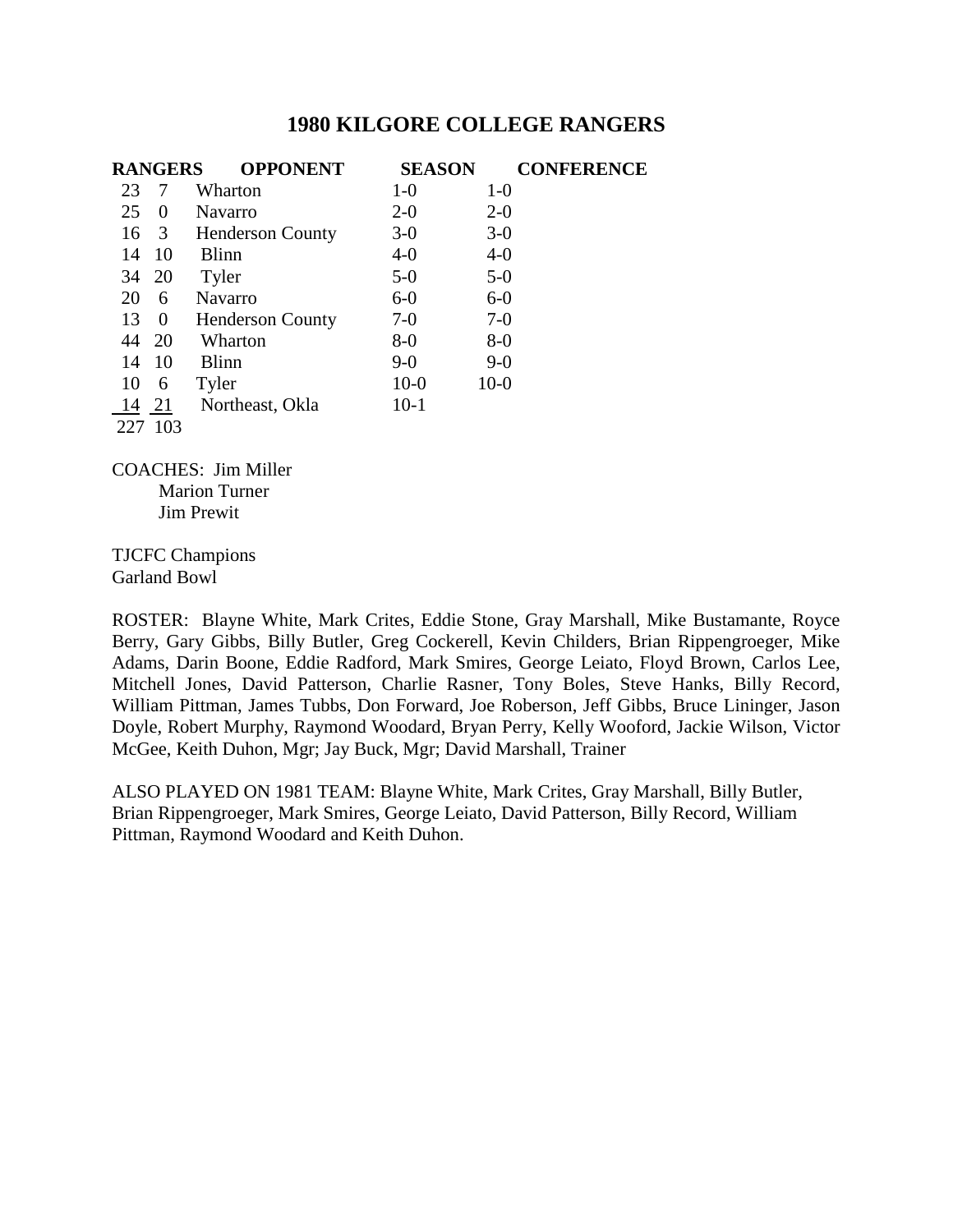| <b>RANGERS</b>       | <b>OPPONENT</b>         | <b>SEASON</b> | <b>CONFERENCE</b> |
|----------------------|-------------------------|---------------|-------------------|
| 20<br>$\overline{0}$ | Louisiana Tech          | $1-0$         |                   |
| 23<br>-0             | Nuevo Leon              | $2-0$         |                   |
| 17 14                | <b>Henderson County</b> | $3-0$         |                   |
| 13 6                 | <b>Blinn</b>            | $4-0$         |                   |
| 7 14                 | Tyler                   | $4-1$         |                   |
| 17 16                | Navarro                 | $5 - 1$       | $1-0$             |
| 28<br>-0             | <b>Henderson County</b> | $6-1$         | $2 - 0$           |
| 30<br>6              | Wharton                 | $7-1$         | $3-0$             |
| 31<br>-7             | <b>Blinn</b>            | $8 - 1$       | $4 - 0$           |
| 14 27                | Tyler                   | $8-2$         | $4 - 1$           |
| 200 90               |                         |               |                   |

TJCFC Co-Champions

COACHES: Jim Miller Marion Turner Jim Prewit

ROSTER: Stan Cromartie, Gerald Gilbert, James Jackson, Sherman Shaw, Willfred Sasser, Bill Burleson, Gary Marshall, Billy Butler, Mark Hall, Mark O'Briant, Nathan Williams, Danny Phillips, Kreg Kennedy, Kyle Jones, Mark Crites, Roger Coleman, Mark Courville, Henry Wiley, Brain Rippenkroeger, Scott Alexander, Buster King, Darin Boone, Blayne White, David Patterson, George Leiato, Vince Parker, Lyndon Wilson, Mark Smires, Darrin Crocker, Dwayne Lum, Robert Murphy, Raymond Woodard, Bernie Henyon, William Pittman, Dan Harkins, Billy Record, Scott Yocham, Gregg Gilless, Mgr; Keith Duhon, Mgr; Mike Adams, Mgr; Bud Cross, Trainer

ALSO PLAYED ON 1982 TEAM: Willfred Sasser, Bill Burleson, Mark Hall, Danny Phillips, Kyle Jones, Roger Coleman, Bernie Henyon, Dan Harkins, Scott Yocham, Scott Alexander and Bud Cross.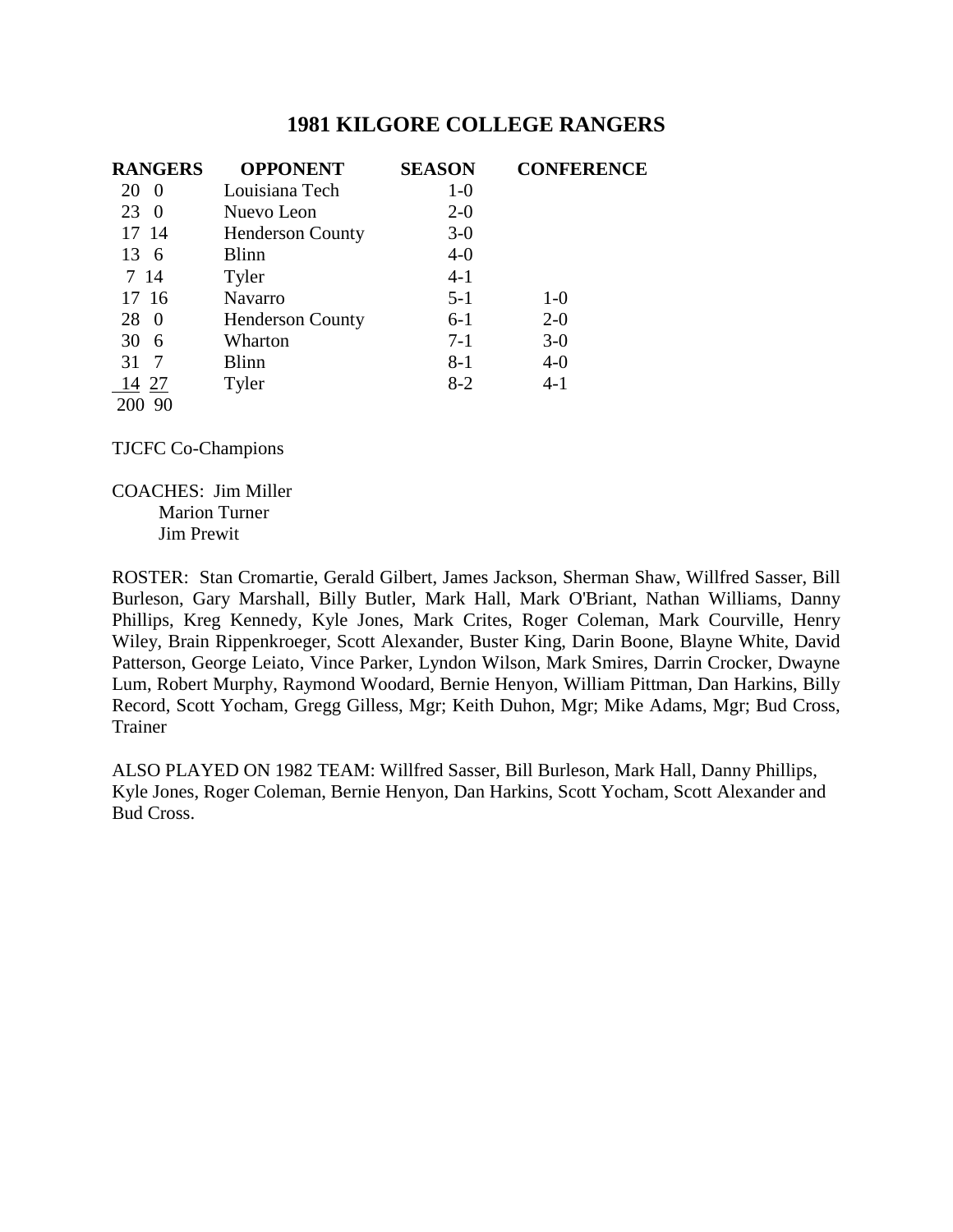| <b>RANGERS</b> |     | <b>OPPONENT</b>         | <b>SEASON</b> | <b>CONFERENCE</b> |
|----------------|-----|-------------------------|---------------|-------------------|
| 44             | 13  | Louisiana Tech JV       | $1-0$         |                   |
| 17             | 7   | Ranger                  | $2 - 0$       |                   |
| 27             | 21  | <b>Henderson County</b> | $3-0$         |                   |
| 3              | 13  | Blinn                   | $3-1$         |                   |
| 14             | 17  | Tyler                   | $3-2$         |                   |
| 28             | 17  | Navarro                 | $4 - 2$       | $1-0$             |
| 20             | 14  | <b>Henderson County</b> | $5 - 2$       | $2 - 0$           |
| 22             | 25  | Wharton                 | $5 - 3$       | $2 - 1$           |
| 9              | 7   | Blinn                   | $6 - 3$       | $3-1$             |
| 14             | 7   | Tyler                   | $7 - 3$       | $4-1$             |
|                | 13  | Northeast Oklahoma      | $7 - 4$       |                   |
| 198            | 154 |                         |               |                   |

TJCFC Conference Champions Garland Bowl

COACHES: Jim Miller Marion Turner Jim Prewit

ROSTER: Wilfred Sasser, Duwane Murphy, Sherman Shaw, Mark Hall, Dean McNew, Gahlen Johnson, Tony Ash, Kyle Dalton, Danny Phillips, George Benyola, Bill Burleson, Frank Haggerty, Roger Coleman, Nathan Williams, Stephen Riser, Ricky McCollough, Michael Pratt, Scott Alexander, Kreg Kennedy, Lyndon Wilson, Alan Kassen, Kyle Jones, Chris Simonson, Steve Hardy, Dale Pearson, Darrin Crocker, Mike Brown, Randal Gorton, Bernie Henyon, Dan Harkins, Dwayne Lum, Scott Yocham, Mark Courville, Tommy Hooper, Mgr; Mike Hardison, Mgr; Bud Cross, Trainer

ALSO PLAYED ON 1983 TEAM: Duwane Murphy, Dean McNew, Gahlen Johnson, Tony Ash, George Benyola, Michael Pratt, Alan Kassen, Chris Simonson, Dale Pearson, Mike Brown, Mike Hardison and Bud Cross.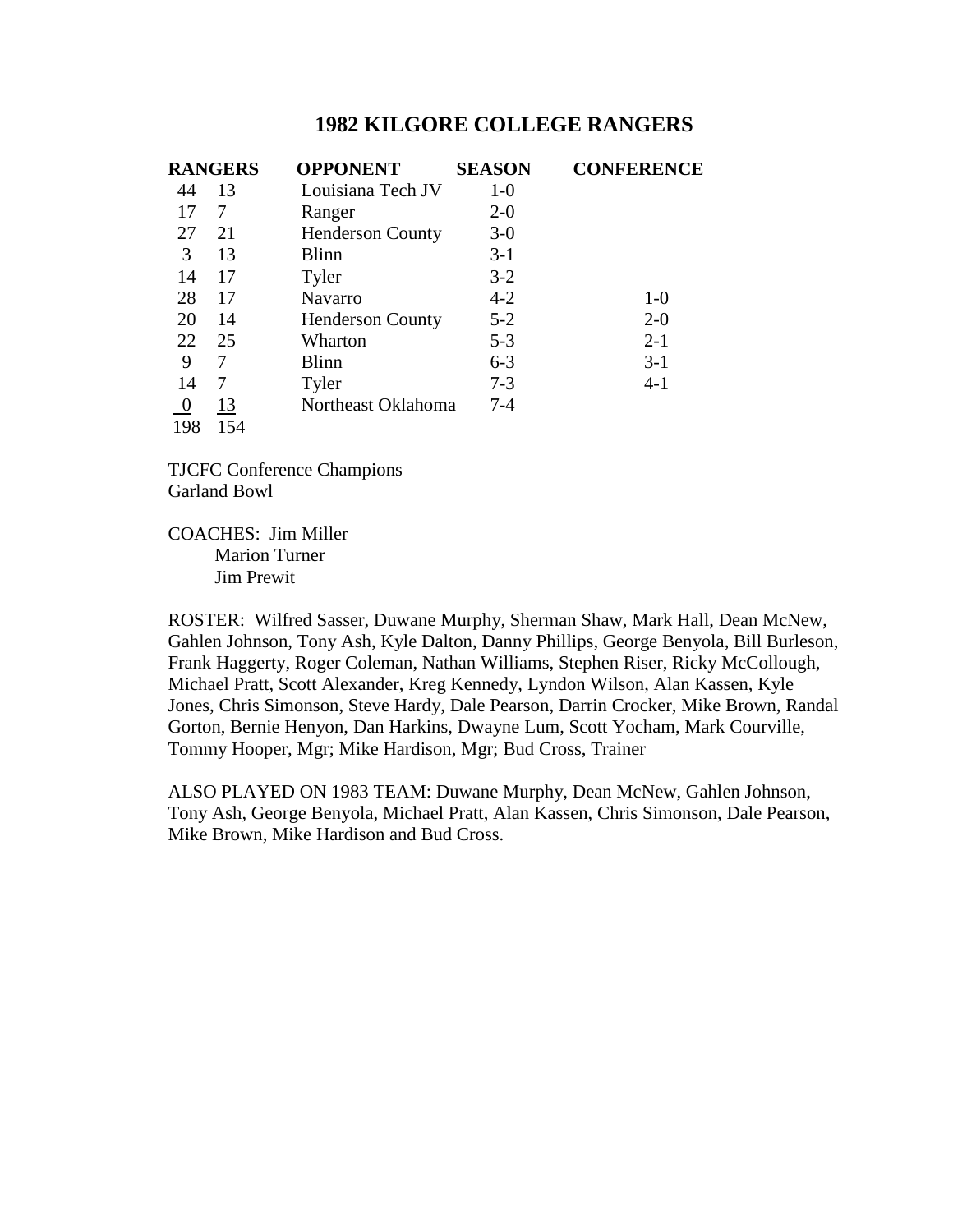| <b>RANGERS</b> | <b>OPPONENT</b>         | <b>SEASON</b> | <b>CONFERENCE</b> |
|----------------|-------------------------|---------------|-------------------|
| 13<br>6        | Texas A&M JV            | $1-0$         |                   |
| 12 10          | Ranger                  | $2 - 0$       |                   |
| 13<br>19       | <b>Henderson County</b> | $3-0$         |                   |
| 42 28          | <b>Blinn</b>            | $4-0$         |                   |
| 12 20          | Tyler                   | $4 - 1$       | $0 - 1$           |
| 31<br>11       | <b>Navarro</b>          | $4 - 2$       | $0 - 2$           |
| 17 37          | <b>Henderson County</b> | $4 - 3$       | $0 - 3$           |
| 18<br>-3       | Wharton                 | $5 - 3$       | $1-3$             |
| 30<br>21       | <b>Blinn</b>            | $5 - 4$       | $1 - 4$           |
| 17 14          | Tyler                   | $6 - 4$       | $2 - 4$           |
| 182 192        |                         |               |                   |

COACHES: Jim Miller Marion Turner Jim Prewit

ROSTER: Brain Cain, Tim Tannhill, Kyle Dalton, Dorsey Lewis, Dean McNew, Anthony Johnson, Duwane Murphy, Jimmie Jackson, Bill Hooper, Frank Haggerty, Tony Ash, George Benyola, Gahlen Johnson, Jim Bodenhamer, Greg Raoch, Clint Gregg, Mike Pratt, Burnis White, Jerry Davis, Micky Mapes, Tip Harris, Andy Little, Keith Zoch, Dale Pearson, Mark Mott, Chris Simonson, Ricky McCullough, Mike Jackson, Charles Williams, Alan Kassen, Delbert Flournoy, Mike McIntyre, Mike Brown, Lee Scoggins, Mgr; Mike Hardison, Mgr. Bud Cross, Trainer

ALSO PLAYED ON 1984 TEAM: Tim Tannhill, Jimmie Jackson, Bill Hooper, Greg Raoch, Clint Gregg, Tip Harris, Andy Little, Keith Zoch, Mack Mott, Delbert Flournoy, Lee Scoggins.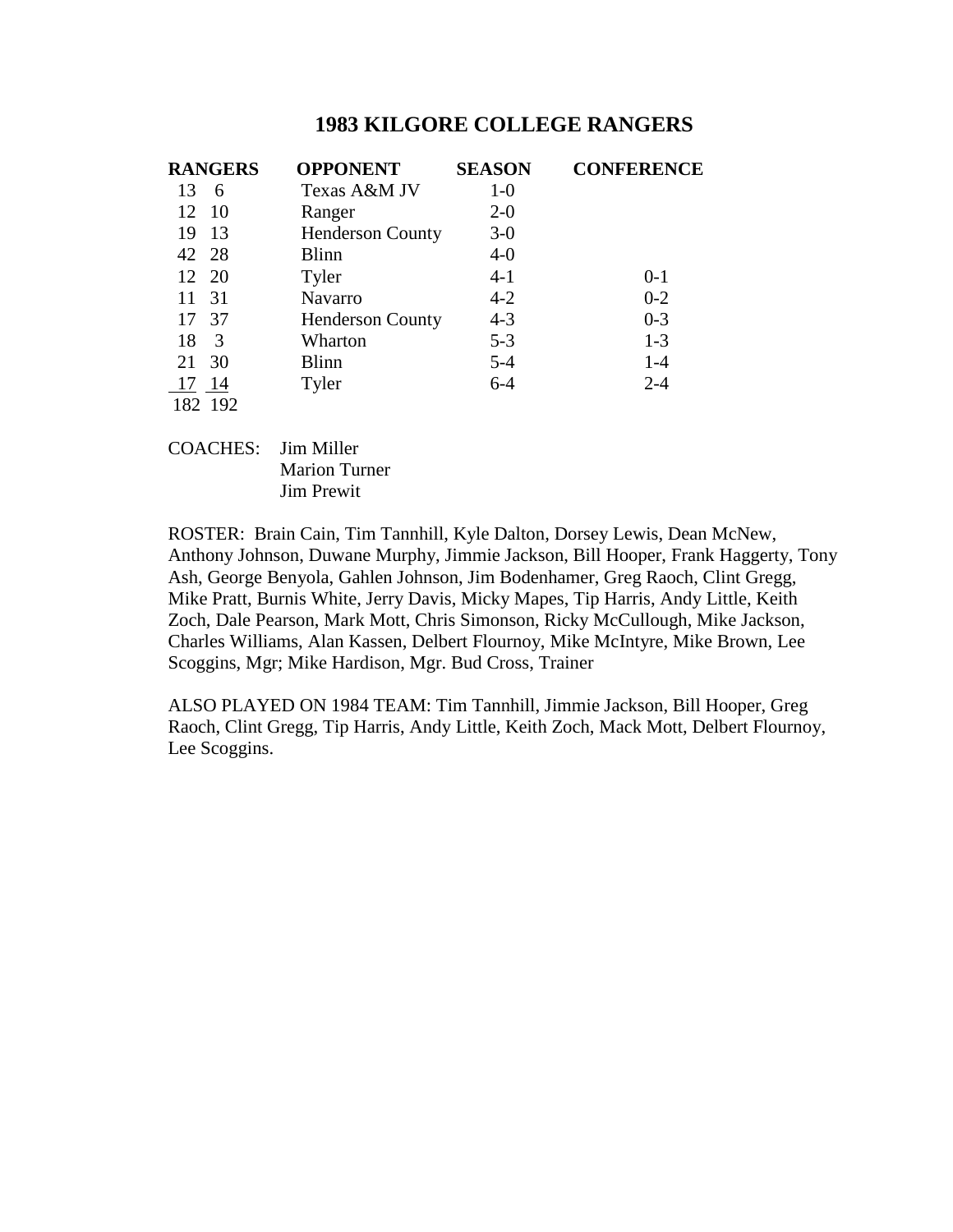|     | <b>RANGERS</b> | <b>OPPONENT</b>         | <b>SEASON</b> | <b>CONFERENCE</b> |
|-----|----------------|-------------------------|---------------|-------------------|
| 30  | 20             | Ranger                  | $1-0$         |                   |
| 22  | 21             | Wharton                 | $2 - 0$       |                   |
| 12  | 24             | <b>Henderson County</b> | $2 - 1$       |                   |
| 23  | -14            | <b>Blinn</b>            | $3-1$         |                   |
| 3   | 20             | Tyler                   | $3 - 2$       | $0 - 1$           |
| 19  | 23             | Cisco                   | $3 - 3$       | $0 - 2$           |
| 21  | 7              | Wharton                 | $4 - 3$       | $1-2$             |
| 20  | 22             | <b>Henderson County</b> | $4 - 4$       | $1 - 3$           |
| 29  | 26             | <b>Blinn</b>            | $5 - 4$       | $2 - 3$           |
| 28  | 26             | Tyler                   | $6 - 4$       | $3 - 3$           |
| 207 | 203            |                         |               |                   |

COACHES: Jim Miller Jim Prewit Phil Fuller

ROSTER: Clifton Thrumond, Tim Tannehill, Mike Cooper, Rodney Burrell, Paul Butler, Delbert Flournoy, Kenneth Coleman, Calvin Neal, Jimmie Jackson, Bill Gooper, Jimmie Candie, Prince Raymond, Lance Westman, Dexter Harvey, John Craft, Rodney Murphy, Greg Roach, Clint Gregg, Vance Hale, Randy Alexander, Burnis White, Brent Strength, Don Walker, Bill Rogers, Tip Harris, Andy Little, Keith Zoch, Scott McCracken, Mark Mott, Jim Box, Jeff Wright, Mike Kirkindoll, Joseph Hopkins, Jeff Soldat, James Latham, Mike Jackson, Baron Berry, Lee Scoggins, Mgr; Jay Terry, Mgr; John Sawrie, Trainer

ALSO ON 1985 TEAM: Clifton Thurmond, Mike Cooper, Paul Butler, Calvin Neal, Prince Raymond, Dexter Harvey, John Craft, Rodney Murphy, Vance Hale, Brent Strength, Don Walker, Jim Box, Jeff Wright, Mike Kirkindoll, Joseph Hopkins, James Latham and Baron Berry.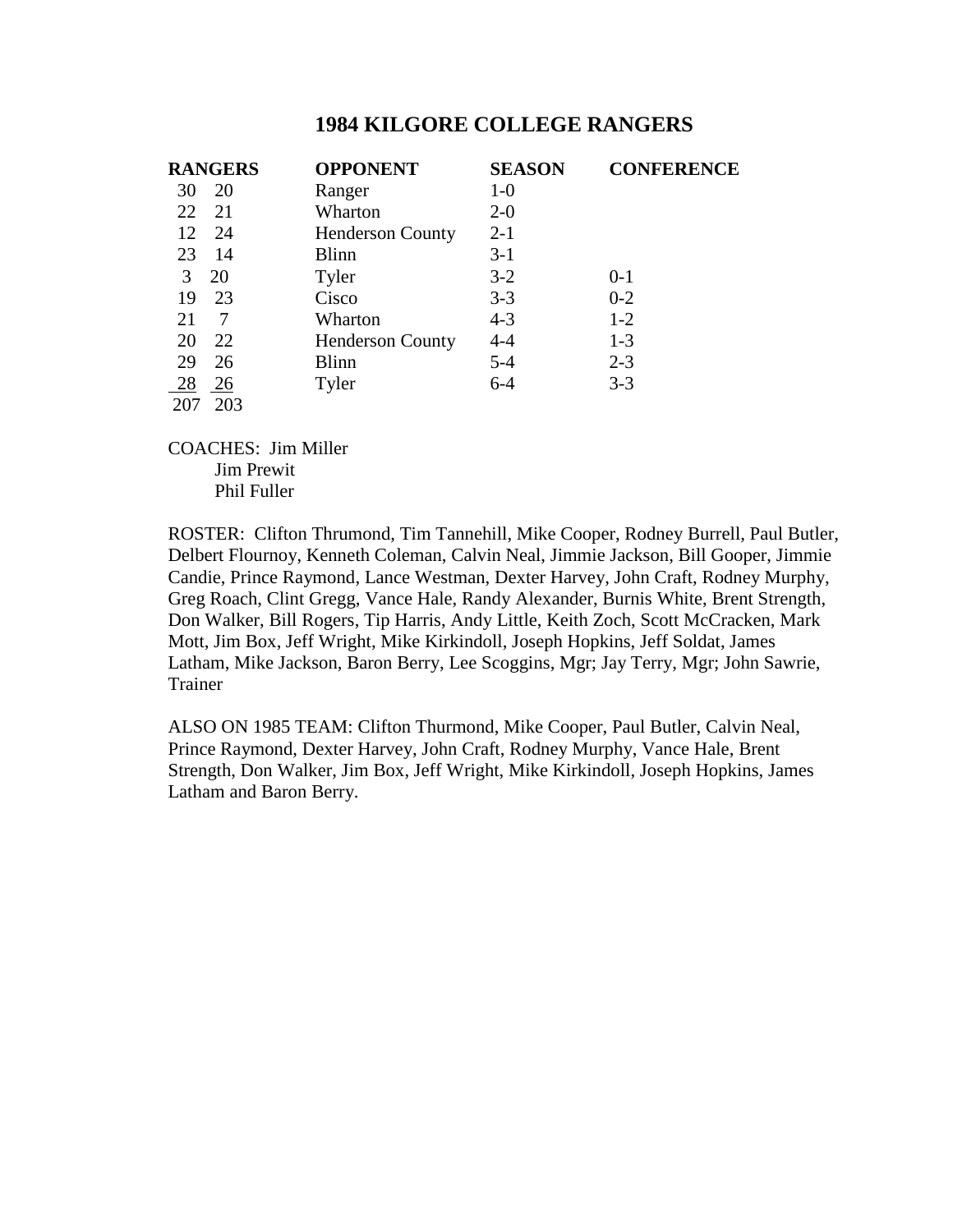|     | <b>RANGERS</b> | <b>OPPONENT</b>       | <b>SEASON</b> | <b>CONFERENCE</b> |
|-----|----------------|-----------------------|---------------|-------------------|
| 31  | 31             | <b>Trinity Valley</b> | $0 - 0 - 1$   |                   |
| 14  | 27             | Tyler                 | $0-1-1$       |                   |
| 28  | 7              | <b>Blinn</b>          | $1 - 1 - 1$   |                   |
| 14  | 13             | Navarro               | $2 - 1 - 1$   | $1-0$             |
| 6   | 10             | Ranger                | $2 - 2 - 1$   | $1 - 1$           |
| 14  | 7              | Northeast Okla.       | $3 - 2 - 1$   |                   |
| 35  | -19            | <b>Blinn</b>          | $4 - 2 - 1$   | $2 - 1$           |
| 34  | 41             | Cisco                 | $4 - 3 - 1$   | $2 - 2$           |
| 28  | 23             | <b>Trinity Valley</b> | $5 - 3 - 1$   | $3-2$             |
| 23  | 34             | Tyler                 | $5-4-1$       | $3 - 3$           |
| 227 | 212            |                       |               |                   |

COACHES: Jim Miller Marion Turner Phil Fuller

ROSTER: Clifton Thurmond, Jim Crites, Mike Chumley, Mike Cooper, Edsel Ford, Johnnie Ford, Jimmie Cooper, Doug Greer, Calvin Neal, Troy Gotcher, Steve Greene, Paul Butler, Tom Newlin, Derek Converse, Jud Hess, Prince Raymond, Lance Westman, Dexter Harvey, Derrick Wiggins, Rodney Murphy, Mark Willess, George Johnson, John Hulsey, Brooks Bass, Chris Allen, Vance Hale, Anthony Garrett, Don Kemp, Brent Strength, Don Walker, Scott Transou, Tim Franklin, Jeff Wright, Reggie Harris, Craig Foulke, David Tutton, Mike Thomas, Jim Box, Archie Rogers, Jimmy Holley, Brian Roberson, Charles, Benbow, Mike Kirkindoll, Joseph Hopkins, Carl Esco, Cornell Watts, Hilton West, James Latham, Brad Eskridge, Hoyt Hoffman, Baron Berry

ALSO PLAYED ON 1986 TEAM: Jim Crites, Mike Chumley, Edsel Ford, Johnny Ford, Doug Greer, Derrick Wiggins, Mark Willess, George Johnson, John Helsey, Brooks Bass, Chris Allen, Anthony Garrett, Tim Franklin, David Tutton, Jimmy Holley, Brian Roberson, Carl Esco, Cornell Watts and Brad Eskridge.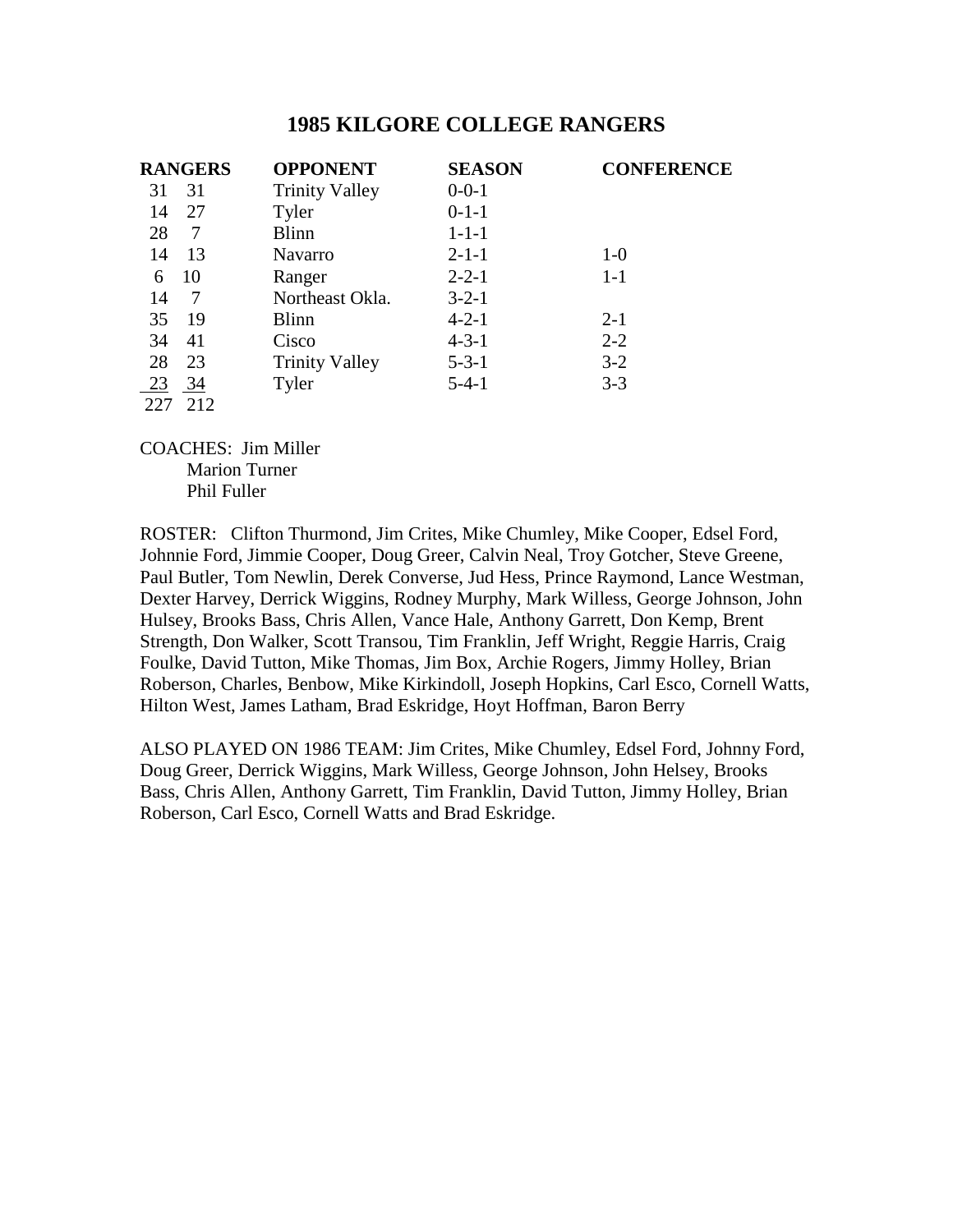|       | <b>RANGERS</b> | <b>OPPONENT</b>       | <b>SEASON</b> | <b>CONFERENCE</b> |
|-------|----------------|-----------------------|---------------|-------------------|
| 31    | 21             | <b>Trinity Valley</b> | $1-0$         |                   |
| 7     | 3              | Tyler                 | $2 - 0$       |                   |
| 16    | 6              | <b>Blinn</b>          | $3-0$         |                   |
| 21    | 28             | <b>Navarro</b>        | $3-1$         | $0 - 1$           |
| 6     | 8              | Ranger                | $3-2$         | $0 - 2$           |
| 12    | 17             | Northeast Okla.       | $3 - 3$       |                   |
| 10    | 7              | <b>Blinn</b>          | $4 - 3$       | $1-2$             |
| 40    | 9              | Cisco                 | $5 - 3$       | $2 - 2$           |
| 24    | -14            | <b>Trinity Valley</b> | $6 - 3$       | $3 - 2$           |
| 13 34 |                | Tyler                 | $6 - 4$       | $3 - 3$           |
| 180   | -147           |                       |               |                   |

COACHES: Jim Miller, Marion Turner, Phil Fuller

ROSTER: James Ford, Jim Crites, Mike Chumley, Walter Maeker, Jon Bartosh, Mark Wright, Edsel Ford, Johnnie Goosby, Teron Brown, Doug Greer, Will Cummings, Troy Gotcher, Patrick Walker, Kevin Allums, Tom Newlin, Rodrick Gibbs, Johnny Turner, Richard Scoby, Bryant Bagent, Cedric Polk, Tim Jones, Kevin Adkins, Derrick Wiggins, Otis Reese, Matt Miller, George Johnson, Sheldon Rose, Randy Burg, Cris Allen, Mark Willess, Bryan Padgett, Anthony Garrett, Mark Crooms, Joe Ward, Keith Laughlin, Tim Franklin, Brooks Bass, Mark Wingo, John Husley, Ivory Howard, Jesse Miller, David Tutton, Mike Thomas, Randy Savoy, Mike Holley, Jimmy Holley, Brian Roberson, Gerald Meyer, Reginald Bush, Craig Marshall, Carl Esco, Cornell Watts, Phil Castles, Anthony Smith, Brad Eskridge, Lynn Heathman, Don Young, Melvin Smith.

ALSO PLAYED ON 1987 TEAM: Walter Maeker, Teron Brown, Patrick Walker, Redrick Gibbs, Richard Scoby, Kevin Adkins, Otis Reese, Randy Burg, Cris Allen, Bryan Padgett, Mark Crooms, Ivory Howard, Randy Savoy, Mike Holley, Craig Marshall, Phil Castles, Lynn Heathman, Don Young and Melvin Smith.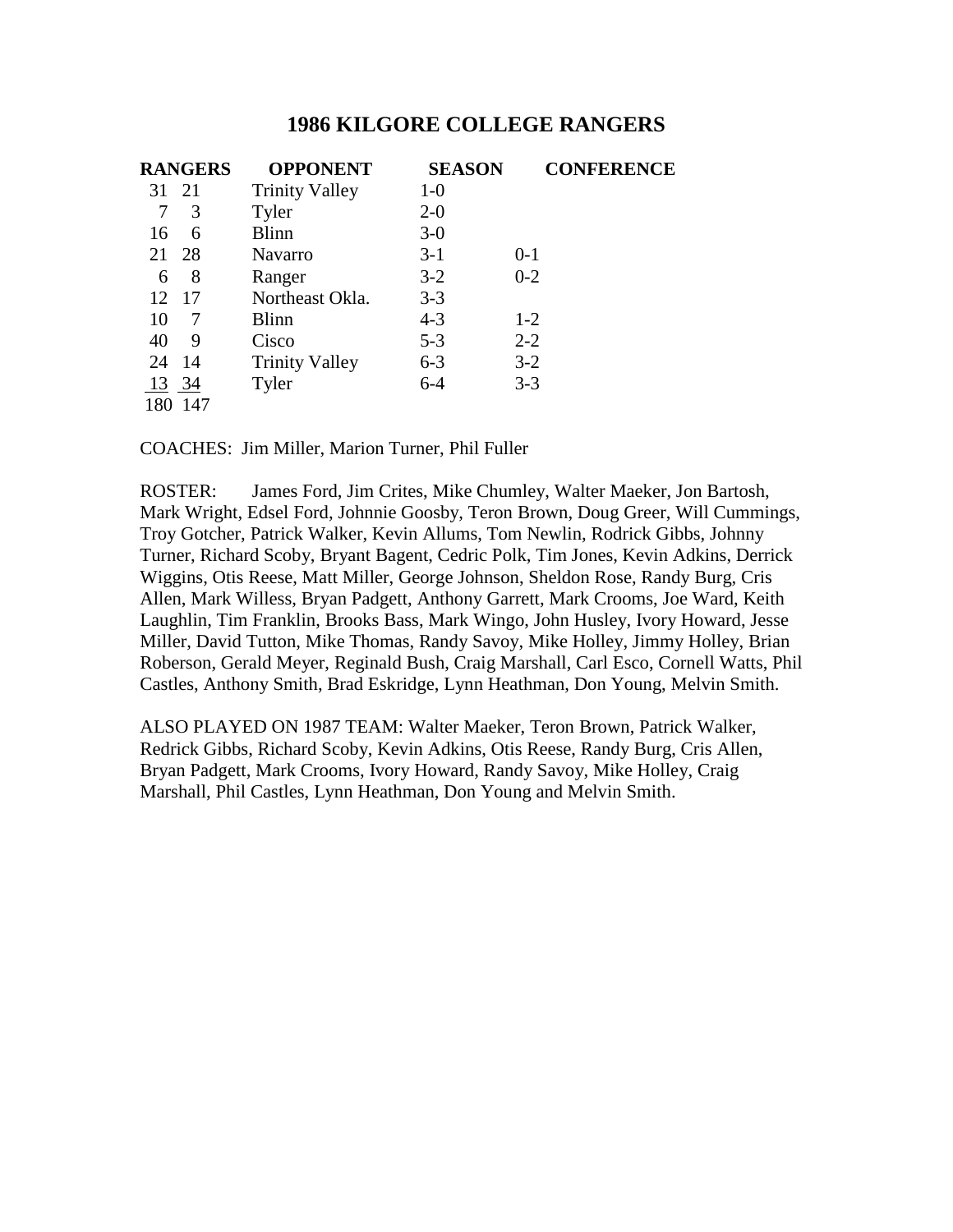| <b>RANGERS</b> | <b>OPPONENT</b>       | <b>SEASON</b> | <b>CONFERENCE</b> |
|----------------|-----------------------|---------------|-------------------|
| 7<br>0         | Navarro               | $0 - 1$       |                   |
| 8              | <b>Trinity Valley</b> | $0 - 2$       |                   |
| 17<br>$\theta$ | Tyler                 | $0 - 3$       |                   |
| 6 14           | <b>Blinn</b>          | $0 - 4$       |                   |
| 42<br>$\theta$ | <b>Navarro</b>        | $0 - 5$       | $0 - 1$           |
| 22 27          | Ranger                | $0-6$         | $0 - 2$           |
| 7<br>0         | <b>Blinn</b>          | $0 - 7$       | $0 - 3$           |
| 20<br>38       | Cisco                 | $1 - 7$       | $1 - 3$           |
| 16<br>21       | <b>Trinity Valley</b> | $2 - 7$       | $2 - 3$           |
| 7 17           | Tyler                 | $2 - 8$       | $2 - 4$           |
| 175            |                       |               |                   |

COACHES: Jim Miller, Marion Turner and Phil Fuller

ROSTER: John Irwin, Arthur Ray, Wade Ingle, Walter Maeker, Jeff Kubacak, Ricky Steward, Craig Guillen, Dana Amos, Teron Brown, Columbus Clark, Velton Morgan, Eric Brown, Patrick Walker, Bennie Perry, Phil Castles, Mike Williams, Alfred Green, Rodrick Gibbs, Johnny Turner, Richard Scoby, Dexter Redd, Bryant Bagent, Byron Jones, Freddie Roy, Kevin Adkins, Patrick Jackson, Otis Reese, Terry Bagsby, Devoda Davison, Chris Cagle, Larry Nash, Randy Burg, Chris Allen, Bryan Padgett, Greg Taylor, Michael Wade, Mark Crooms, Joe Ward, Jay McGee, Blake Meredith, Matt Fairchild, Marc Wingo, Todd Dillworth, Ivory Howard, Matt Swanson, Dusty Combs, Brandon Boyce, Randy Savoy, Mike Holley, Lynn Heathman, Weldon Caldwell, Gerald Meyer, Brent Carreker, Craig Marshall, Lonnie Fuller, Patrick Henyon, Keith Laughlin, Mike Davis, Jerry Williams, Don Young, Melvin Smith.

ALSO PLAYED ON 1988 TEAM: Jeff Kubacak, Velton Morgan, Eric Brown, Alfred Green, Byron Jones, Freddie Roy, Patrick Jackson, Todd Dillworth, Dusty Combs, Randy Savoy, Mike Davis and Jerry Williams.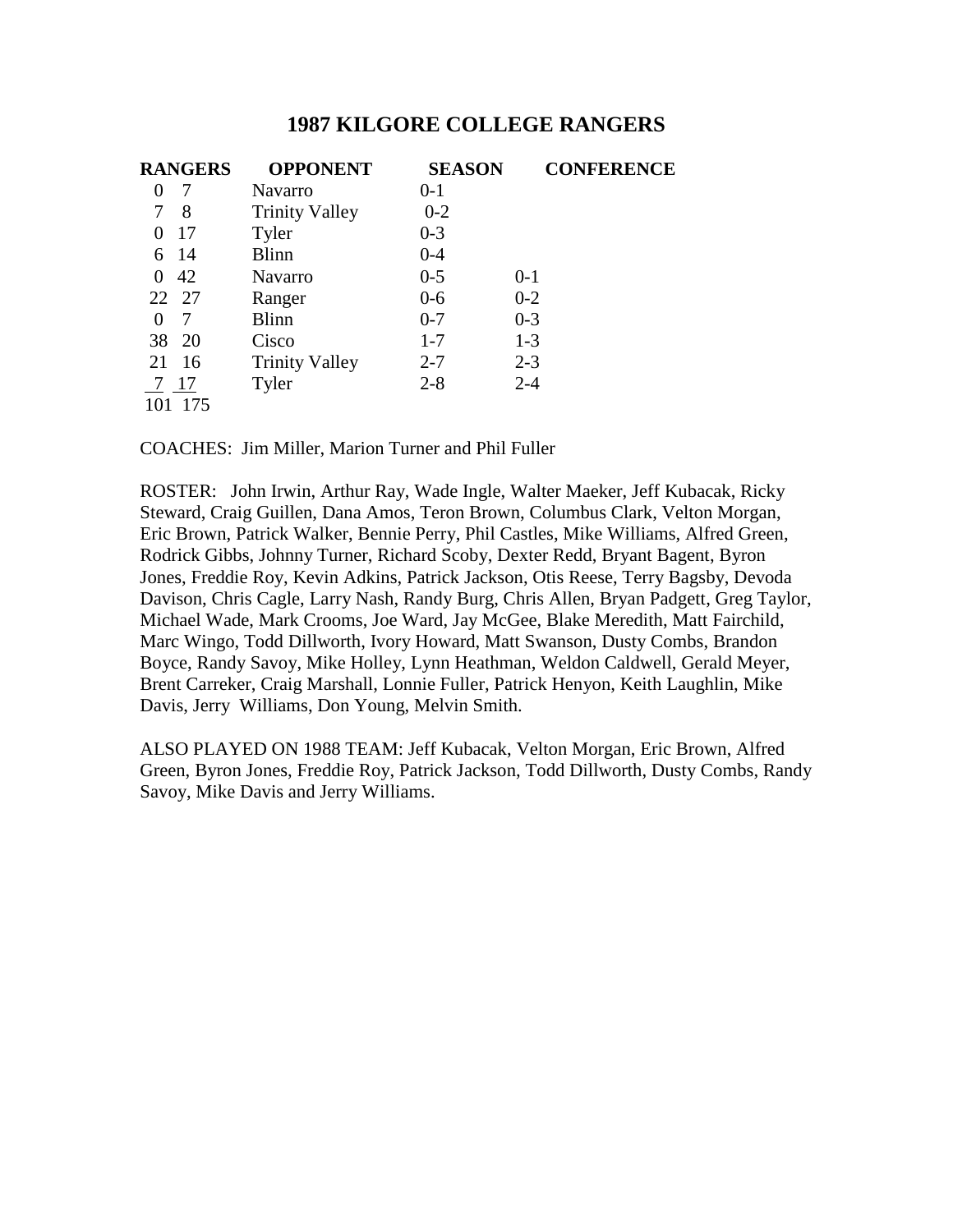|          | <b>RANGERS</b> | <b>OPPONENT</b>       | <b>SEASON</b> | <b>CONFERENCE</b> |
|----------|----------------|-----------------------|---------------|-------------------|
| $\theta$ | 20             | Navarro               | $0 - 1$       |                   |
| 10       | 23             | <b>Trinity Valley</b> | $0 - 2$       |                   |
| 6        | 5              | Tyler                 | $1-2$         |                   |
| 6        | 3              | <b>Blinn</b>          | $2 - 2$       |                   |
|          | 3 28           | Navarro               | $2 - 3$       | $0 - 1$           |
| 22       | 6              | Ranger                | $3 - 3$       | $1-1$             |
|          | 7 21           | <b>Blinn</b>          | $3-4$         | $1-2$             |
| 25 29    |                | Cisco                 | $3 - 5$       | $1 - 3$           |
|          | 6 20           | <b>Trinity Valley</b> | $3-6$         | $1-4$             |
| 12 24    |                | Tyler                 | $3 - 7$       | $1-5$             |
|          | 97 179         |                       |               |                   |

COACHES: Jim Miller, Marion Turner, Phil Fuller and Raymond Woodard

ROSTER: Joel Kirkpatrick, Kevin McDougald, Joe Volentine, Jon Poe, Hunt Bonneau, Jeff Kubacak, Heath Jarvis, Artrail Tillman, Darrell Ridge, Willie Mozeke, Columbus Clark, Velton Morgan, Eric Brown, Steve Goff, Harold Survia, Donald Read, Steve Campbell, Eric Mauldin, Alfred Green, David Chapman, Brad Koch, Greg Moore, Terrance Strong, Byron Jones, Freddie Roy, Finis Turner, Patrick Jackson, Terry Bagsby, John Norlin, Chris Cagle, Tom Solomon, Daron Rutledge, Dusty Combs, Brian Carleton, Jerry Michalsky, Michael Wade, Kevin Oblander, Jay McGee, Shawn Hernandez, John Ward, Todd Dilworth, Nathan Cutburth, Kyle Cox, Sean Walker, Brandon Boyce, Randy Savoy, Darrius Carroll, Everett Jackson, Jamie Bragg, Kelvin Wallace, Rod Drayton, Wade Ingle, Herbert Henry, Lonnie Fuller, Jay Elms, Mike Davis, Jerry Williams, Danny Warren, Ronald Duhon, Cedric Ross.